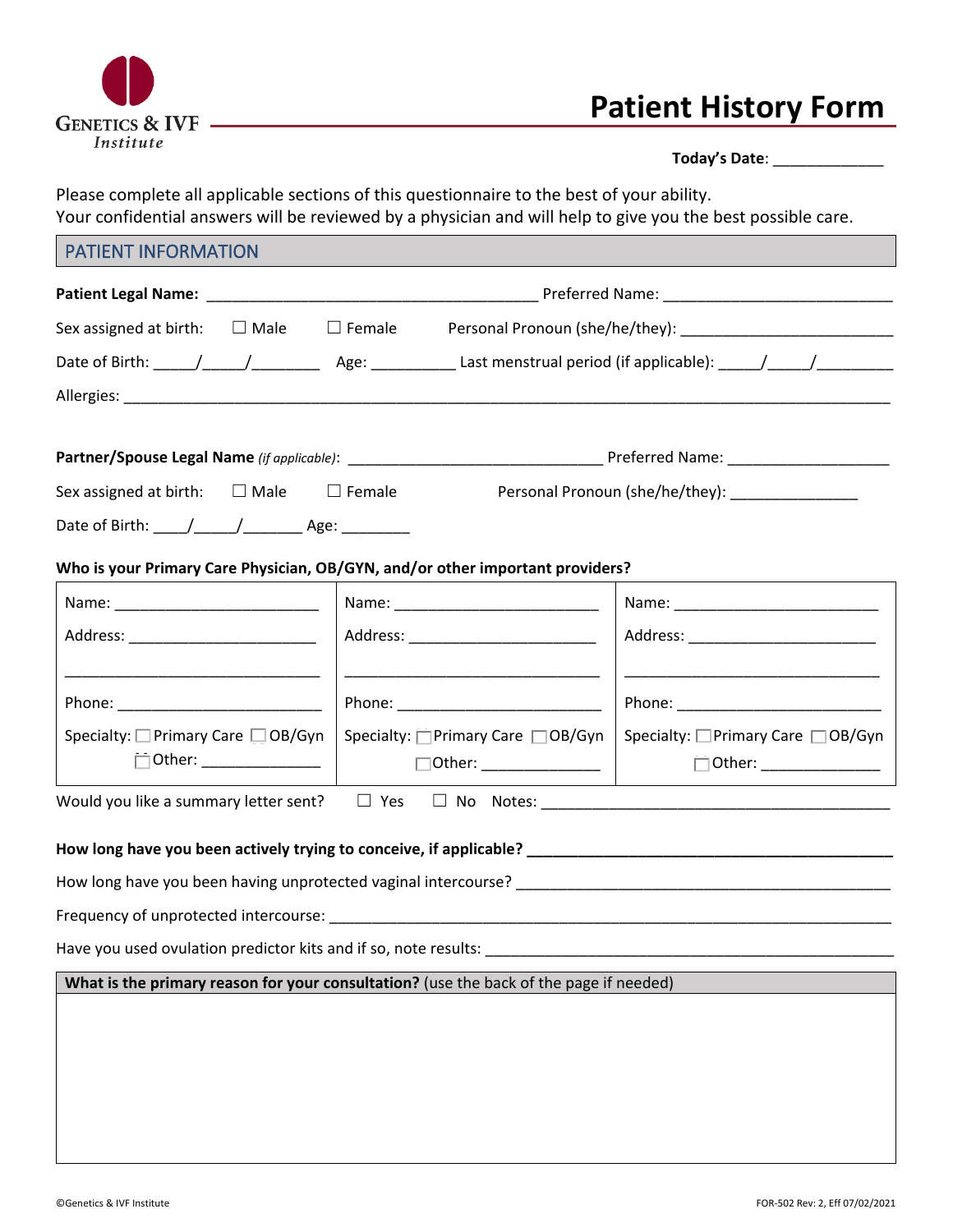

## REPRODUCTIVE & GYN HEALTH HISTORY

## **CONTRACEPTION HISTORY:** *Have you ever used the following contraception methods?*

| <b>METHOD</b>                      | <b>YES</b>   | <b>NO</b> | TIME PERIOD/DATES OF USE |
|------------------------------------|--------------|-----------|--------------------------|
| Condoms                            | L            |           |                          |
| Diaphragm                          | I.           |           |                          |
| Depo-Provera                       | I.           |           |                          |
| Implant                            | $\mathbf{L}$ |           |                          |
| Intrauterine Device (IUD) hormonal | L            |           |                          |
| Intrauterine Device (IUD) copper   |              |           |                          |
| Patch                              | L            |           |                          |
| Oral contraceptives pills          | $1^{\circ}$  |           |                          |
| Sterilization                      |              |           |                          |
| Other methods:                     |              |           |                          |
|                                    |              |           |                          |

## **PREGNANCY HISTORY** *(please include all):*

| <b>Pregnancy</b> | Year of<br>Conception<br>or Delivery | <b>Conceived</b><br>with<br>current<br>partner? | <b>Time to</b><br><b>Conceive</b><br>(weeks/<br>months if<br>known) | Weeks at<br><b>Delivery</b> | <b>Delivery</b><br><b>Method</b><br>(Vaginal or<br>C-Section) | Baby's<br>Sex &<br>Weight<br>at Birth | <b>Outcomes/Complications</b><br>(miscarriage, termination, ectopic,<br>preterm delivery, etc.) |
|------------------|--------------------------------------|-------------------------------------------------|---------------------------------------------------------------------|-----------------------------|---------------------------------------------------------------|---------------------------------------|-------------------------------------------------------------------------------------------------|
| First            |                                      | Yes<br>No.                                      |                                                                     |                             | Select One                                                    | Choose On                             |                                                                                                 |
| Second           |                                      | Yes.<br>No                                      |                                                                     |                             | Select One                                                    | Choose On                             |                                                                                                 |
| Third            |                                      | Yes<br>No                                       |                                                                     |                             | Select One                                                    | Choose On                             |                                                                                                 |
| Fourth           |                                      | Yes.<br>No                                      |                                                                     |                             | Select One                                                    | Choose On                             |                                                                                                 |
| Fifth            |                                      | Yes<br>No                                       |                                                                     |                             | Select One                                                    | Choose On                             |                                                                                                 |

\_\_\_\_\_\_\_\_\_\_\_\_\_\_\_\_\_\_\_\_\_\_\_\_\_\_\_\_\_\_\_\_\_\_\_\_\_\_\_\_\_\_\_\_\_\_\_\_\_\_\_\_\_\_\_\_\_\_\_\_\_\_\_\_\_\_\_\_\_\_\_\_\_\_\_\_\_\_\_\_\_\_\_\_\_\_\_\_\_\_\_\_\_\_\_\_\_\_

\_\_\_\_\_\_\_\_\_\_\_\_\_\_\_\_\_\_\_\_\_\_\_\_\_\_\_\_\_\_\_\_\_\_\_\_\_\_\_\_\_\_\_\_\_\_\_\_\_\_\_\_\_\_\_\_\_\_\_\_\_\_\_\_\_\_\_\_\_\_\_\_\_\_\_\_\_\_\_\_\_\_\_\_\_\_\_\_\_\_

Page Comments: \_\_\_\_\_\_\_\_\_\_\_\_\_\_\_\_\_\_\_\_\_\_\_\_\_\_\_\_\_\_\_\_\_\_\_\_\_\_\_\_\_\_\_\_\_\_\_\_\_\_\_\_\_\_\_\_\_\_\_\_\_\_\_\_\_\_\_\_\_\_\_\_\_\_\_\_\_\_\_\_\_\_\_\_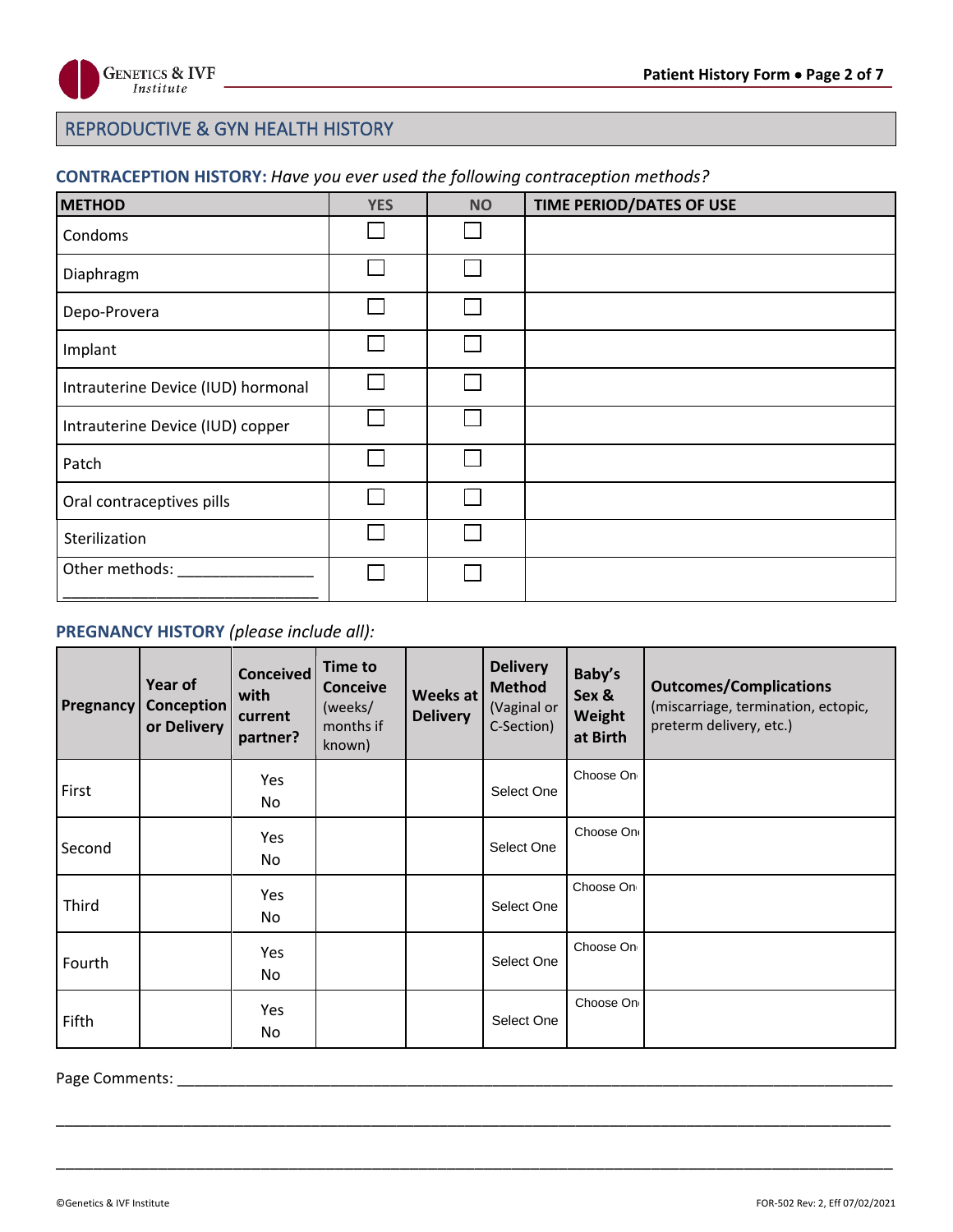

#### **MENSTRUAL & GYN HISTORY:**

| Age at first menstrual period: _______ Menstrual pattern (regular/irregular): ________________________________                                                                                                                                                                                                 |  |  |  |  |  |  |
|----------------------------------------------------------------------------------------------------------------------------------------------------------------------------------------------------------------------------------------------------------------------------------------------------------------|--|--|--|--|--|--|
| # of days from the start of a menstrual cycle to the beginning of the next, new menstrual cycle:                                                                                                                                                                                                               |  |  |  |  |  |  |
| average: ______________ shortest: ____________ longest: ____________                                                                                                                                                                                                                                           |  |  |  |  |  |  |
| Have you ever gone longer than 3 months without a menstrual period? $\square$ YES $\square$ NO                                                                                                                                                                                                                 |  |  |  |  |  |  |
| Average duration of your menstrual flow (days): _________ My typical menstrual flow is: $\Box$ Light $\Box$ Moderate $\Box$ Heavy                                                                                                                                                                              |  |  |  |  |  |  |
| Severity of menstrual cramping: $\square$ Mild $\square$ Moderate $\square$ Severe<br>Do you have midcycle: Spotting? $\Box$ YES $\Box$ NO                                                                                                                                                                     |  |  |  |  |  |  |
| Pain? $\square$ YES $\square$ NO<br>$\begin{array}{c} \begin{array}{c} \begin{array}{c} \begin{array}{c} \begin{array}{c} \end{array} \\ \end{array} \\ \begin{array}{c} \end{array} \end{array} \end{array} \end{array} \end{array}$<br>Do you experience pain with vaginal intercourse? $\Box$ YES $\Box$ NO |  |  |  |  |  |  |
|                                                                                                                                                                                                                                                                                                                |  |  |  |  |  |  |
|                                                                                                                                                                                                                                                                                                                |  |  |  |  |  |  |
|                                                                                                                                                                                                                                                                                                                |  |  |  |  |  |  |
| Any prior history of abnormal mammograms? The contract of the contract of the contract of the contract of the contract of the contract of the contract of the contract of the contract of the contract of the contract of the                                                                                  |  |  |  |  |  |  |

## **PRIOR FERTILITY TESTS & TREATMENTS:**

*Please complete this section to the best of your ability and provide medical records if possible.*

| <b>Prior Fertility Tests</b>                                           | <b>Result</b>  | <b>Date of Test</b>      |
|------------------------------------------------------------------------|----------------|--------------------------|
| Hormones (FSH, AMH, TSH)                                               |                |                          |
| Pelvic ultrasound                                                      |                |                          |
| Hysterosalpingogram (HSG)                                              |                |                          |
| Hysterosonogram                                                        |                |                          |
| <b>Endometrial Biopsy</b>                                              |                |                          |
| Infectious disease screening<br>(HIV/Hepatitis B/Hepatitis C/Syphilis) |                |                          |
| <b>Prior Fertility Treatments</b>                                      | <b>Outcome</b> | <b>Date of Treatment</b> |
| Intrauterine insemination (IUI) -<br>specify if medicated              |                |                          |
| In Vitro Fertilization (IVF)                                           |                |                          |
| Frozen Embryo Transfer (FET)                                           |                |                          |
| Donor Egg                                                              |                |                          |
| Other (please specify)                                                 |                |                          |

\_\_\_\_\_\_\_\_\_\_\_\_\_\_\_\_\_\_\_\_\_\_\_\_\_\_\_\_\_\_\_\_\_\_\_\_\_\_\_\_\_\_\_\_\_\_\_\_\_\_\_\_\_\_\_\_\_\_\_\_\_\_\_\_\_\_\_\_\_\_\_\_\_\_\_\_\_\_\_\_\_\_\_\_\_\_\_\_\_\_\_\_\_\_\_\_\_\_

Comments: \_\_\_\_\_\_\_\_\_\_\_\_\_\_\_\_\_\_\_\_\_\_\_\_\_\_\_\_\_\_\_\_\_\_\_\_\_\_\_\_\_\_\_\_\_\_\_\_\_\_\_\_\_\_\_\_\_\_\_\_\_\_\_\_\_\_\_\_\_\_\_\_\_\_\_\_\_\_\_\_\_\_\_\_\_\_\_\_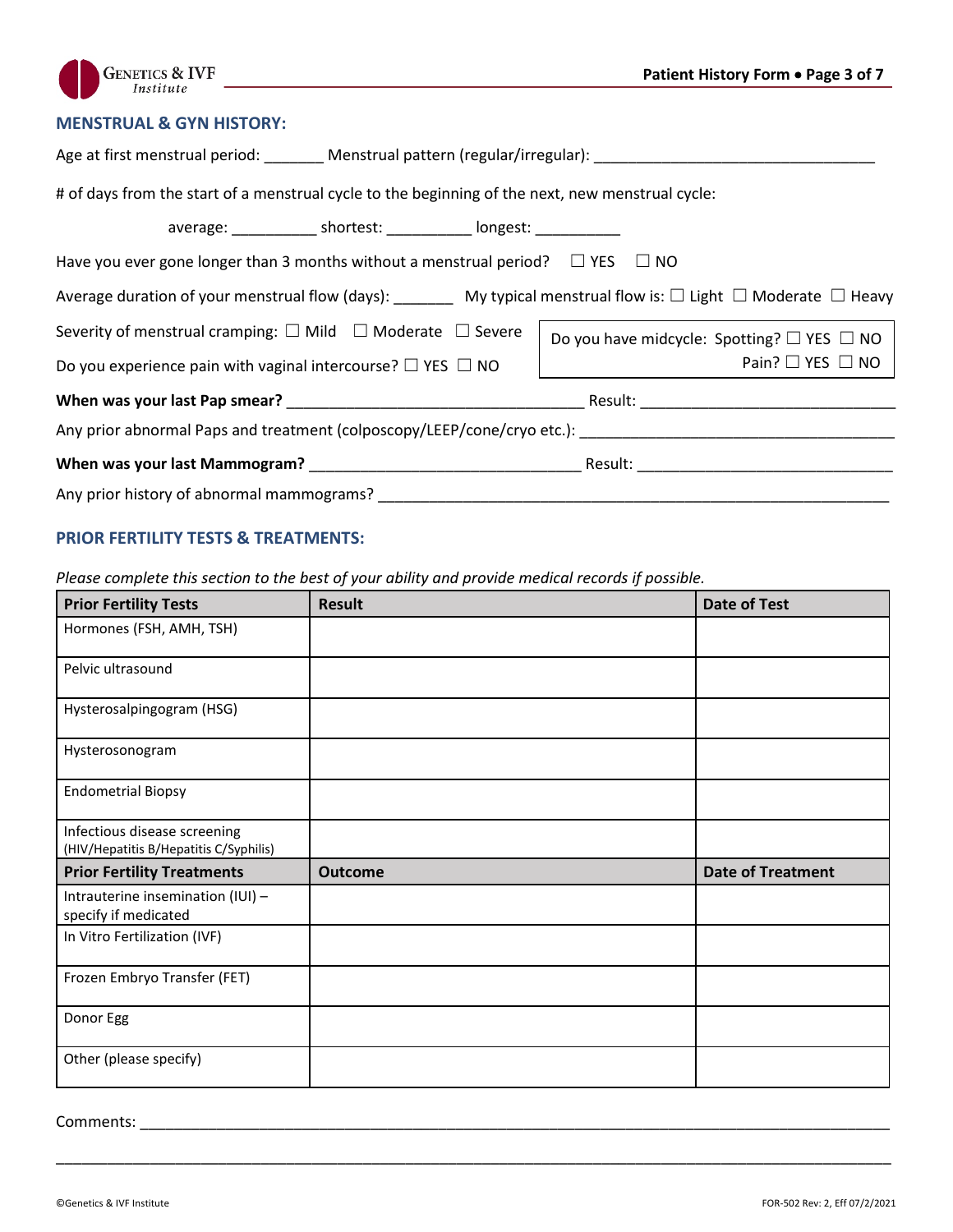

## **MEDICAL & HEALTH HISTORY**

#### **Do you have or have you ever had (check all that apply**):

| <b>Infectious Problems</b>   |        | <b>Gynecologic Problems</b>   | ✔ | <b>Medical Problems</b>      |    | <b>Medical Problems</b>      | $\checkmark$ |
|------------------------------|--------|-------------------------------|---|------------------------------|----|------------------------------|--------------|
| positive HIV test            | Г      | blocked fallopian tubes       | П | anemia                       | П  | liver disease                |              |
| chicken pox (varicella)      | Г      | pelvic adhesions              | г | bleeding disorders           | J. | nausea/vomiting              |              |
| chicken pox vaccination      | Г      | endometriosis                 | г | blood clots                  | П  | irritable bowel              |              |
| hepatitis A, B or C          | Г      | uterine anomalies             | Г | blood transfusion            | J. | inflammatory bowel disease   |              |
| hepatitis A vaccination      | E,     | uterine fibroids              | П | diabetes                     | П  | change in bowel habits       |              |
| hepatitis B vaccination      | Г      | cervical stenosis             |   | cancer                       | ×. | blood in stool or urine      |              |
| German measles (rubella)     | □      | DES exposure                  |   | sickle cell disease or trait | Π  | ulcers                       |              |
| rubella vaccination (MMR)    | Г      | breast discharge              | Г | heart disease                | п  | appendicitis                 |              |
| <b>Theumatic fever</b>       | Г      | hot flashes or night sweats   | □ | high blood pressure          | □  | elevated prolactin           |              |
| chronic bronchitis/cough     | Г      | chronic/recurrent pelvic pain | □ | mitral valve prolapse        | П  | thyroid problems             |              |
| pneumonia                    | Γ      |                               |   | chest pain or palpitations   | П  | temperature intolerance      |              |
| chlamydia                    | ⊏      | <b>Neurological Problems</b>  | ✔ | shortness of breath          | □  | rapid weight gain/loss       |              |
| gonorrhea                    | Г      | weakness/numbness             | □ | asthma                       | J. | anorexia/bulimia             |              |
| syphilis                     | c      | severe headaches/migraines    | □ | lung disease                 | □  | hair loss                    |              |
| herpes                       | Г      | seizures/epilepsy             |   | lupus                        | ┓  | excess facial hair           |              |
| genital warts                | Г      | loss of smell                 | Е | arthritis                    | П  | blurry vision/visual changes |              |
| trichomonas                  | Г      | memory loss                   | Г | autoimmune problems          | п  | psychiatric problems         |              |
| recurrent urinary infections | Г      | pituitary tumor               | □ | urinary frequency/burning    | П  | depression                   |              |
| pelvic inflammatory dz (PID) | Г      |                               |   | kidney disease               | П  | anxiety                      |              |
| kidney infection             | $\Box$ |                               |   | kidney stones                |    | sleep apnea                  |              |

\_\_\_\_\_\_\_\_\_\_\_\_\_\_\_\_\_\_\_\_\_\_\_\_\_\_\_\_\_\_\_\_\_\_\_\_\_\_\_\_\_\_\_\_\_\_\_\_\_\_\_\_\_\_\_\_\_\_\_\_\_\_\_\_\_\_\_\_\_\_\_\_\_\_\_\_\_\_\_\_\_\_\_\_\_\_\_\_\_\_\_\_\_\_\_\_\_\_

Comments: \_\_\_\_\_\_\_\_\_\_\_\_\_\_\_\_\_\_\_\_\_\_\_\_\_\_\_\_\_\_\_\_\_\_\_\_\_\_\_\_\_\_\_\_\_\_\_\_\_\_\_\_\_\_\_\_\_\_\_\_\_\_\_\_\_\_\_\_\_\_\_\_\_\_\_\_\_\_\_\_\_\_\_\_\_\_\_\_

#### **MEDICAL HISTORY:**

Height \_\_\_\_\_\_\_\_\_\_\_\_\_\_ Weight \_\_\_\_\_\_\_\_\_\_\_\_

| Do you follow a particular food diet or have any | How much do you |
|--------------------------------------------------|-----------------|
| special dietary habits?                          | exercise?       |
|                                                  |                 |

| <b>Toxicant Exposure</b>  | <b>Yes</b>  | <b>No</b> | <b>Date Last Exposed</b> | <b>Notes</b> |
|---------------------------|-------------|-----------|--------------------------|--------------|
| Alcohol                   | drinks/week |           |                          |              |
| <b>Recreational Drugs</b> |             |           |                          |              |
| Smoking                   | packs/day   |           |                          |              |
| Pesticides                |             |           |                          |              |
| <b>Other Chemicals</b>    |             |           |                          |              |
| Radiation                 |             |           |                          |              |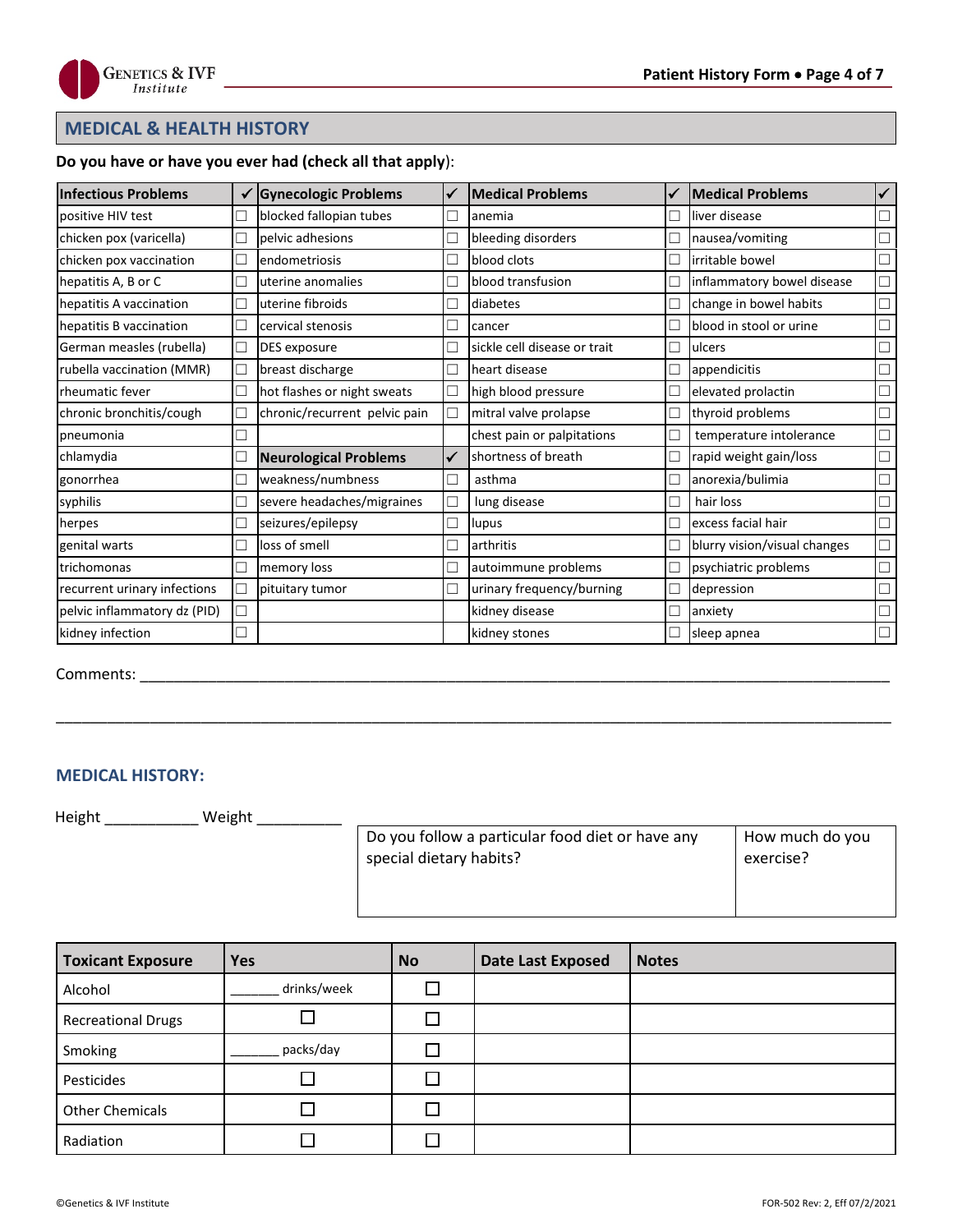

#### **List all medications:** (prescriptions, vitamins, and over the counter preparations)

| <b>Drug</b> | <b>Dose</b> | <b>Dates</b> | Are you taking prenatal<br>vitamins? |
|-------------|-------------|--------------|--------------------------------------|
|             |             |              |                                      |
|             |             |              | <b>YES</b><br><b>NO</b>              |
|             |             |              |                                      |
|             |             |              |                                      |
|             |             |              |                                      |

#### **List all allergic reactions you have had:**

| <b>Drug or Allergen</b> | <b>Type of Reaction</b> | <b>Date</b> |
|-------------------------|-------------------------|-------------|
|                         |                         |             |
|                         |                         |             |
|                         |                         |             |

**List all prior surgeries** (including on cervix, uterus, ovarian cysts, tubes, endometriosis, appendix, etc.):

| Type of Surgery | <b>Date</b> |
|-----------------|-------------|
|                 |             |
|                 |             |
|                 |             |

\_\_\_\_\_\_\_\_\_\_\_\_\_\_\_\_\_\_\_\_\_\_\_\_\_\_\_\_\_\_\_\_\_\_\_\_\_\_\_\_\_\_\_\_\_\_\_\_\_\_\_\_\_\_\_\_\_\_\_\_\_\_\_\_\_\_\_\_\_\_\_\_\_\_\_\_\_\_\_\_\_\_\_\_\_\_\_\_\_\_\_\_\_\_\_\_\_\_

\_\_\_\_\_\_\_\_\_\_\_\_\_\_\_\_\_\_\_\_\_\_\_\_\_\_\_\_\_\_\_\_\_\_\_\_\_\_\_\_\_\_\_\_\_\_\_\_\_\_\_\_\_\_\_\_\_\_\_\_\_\_\_\_\_\_\_\_\_\_\_\_\_\_\_\_\_\_\_\_\_\_\_\_\_\_\_\_\_\_\_\_\_\_\_\_\_\_

**List any chronic conditions/serious illnesses:**

#### **PATIENT FAMILY HISTORY:**

| Ethnic Background/Ancestry: □ African/American □ Asian □ Southeast Asian □ Caucasian □ Hispanic |  |  |  |
|-------------------------------------------------------------------------------------------------|--|--|--|
| $\Box$ Jewish $\Box$ Native American $\Box$ Mediterranean $\Box$ Middle Eastern $\Box$ Other:   |  |  |  |

\_\_\_\_\_\_\_\_\_\_\_\_\_\_\_\_\_\_\_\_\_\_\_\_\_\_\_\_\_\_\_\_\_\_\_\_\_\_\_\_\_\_\_\_\_\_\_\_\_\_\_\_\_\_\_\_\_\_\_\_\_\_\_\_\_\_\_\_\_\_\_\_\_\_\_\_\_\_\_\_\_\_\_\_\_\_\_\_\_\_\_\_\_\_\_\_\_\_

Have you had any genetic carrier screening (e.g. cystic fibrosis, spinal muscular atrophy, fragile X, Tay-Sachs, etc.):

Are you related to your current partner (consanguinity)? \_\_\_\_\_\_\_\_\_\_\_\_\_\_\_\_\_\_\_\_\_\_\_\_\_\_\_\_\_\_\_\_\_\_\_\_\_\_\_\_\_\_\_\_\_\_\_\_\_\_\_\_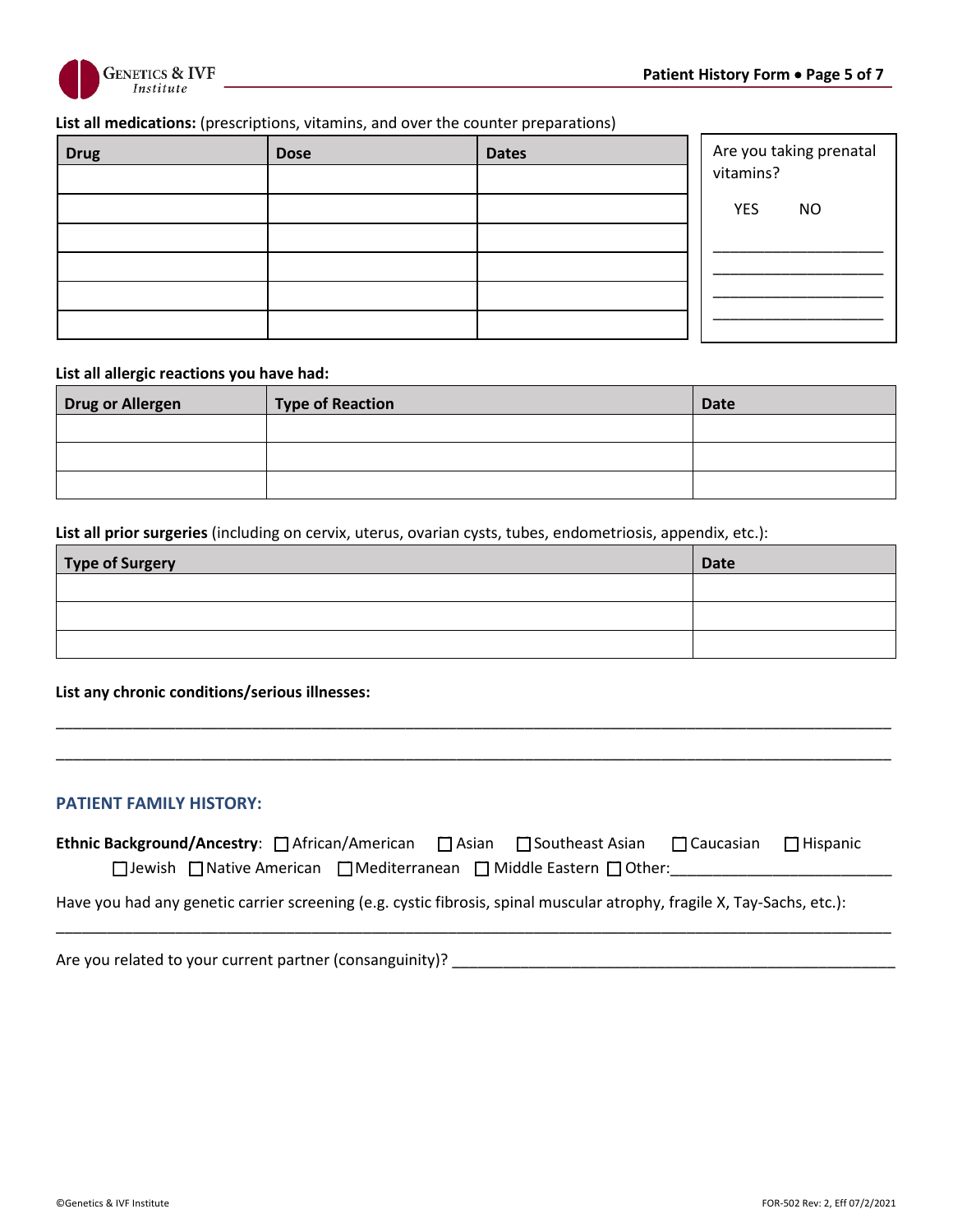

#### **Is there anyone in the family who has had any of the following illnesses?**

| <b>Condition</b>             | Yes                         | Relationship | <b>Condition</b>              | <b>Yes</b>   | Relationship |
|------------------------------|-----------------------------|--------------|-------------------------------|--------------|--------------|
| abnormal genitals            |                             |              | colon cancer                  |              |              |
| birth defects                | l.                          |              | breast cancer                 |              |              |
| chromosomal disorders        |                             |              | ovarian cancer                | $\mathsf{L}$ |              |
| learning problems            | J                           |              | pituitary tumor               |              |              |
| mental retardation           | $\mathcal{L}$               |              | other cancer                  |              |              |
| delayed development          | $\overline{\phantom{a}}$    |              | metabolic disorder            |              |              |
| early puberty                | $\mathcal{L}_{\mathcal{A}}$ |              | hormone disorders             |              |              |
| endometriosis                | $\overline{\phantom{a}}$    |              | bleeding/clotting disorders   |              |              |
| excess body hair             | $\mathcal{L}_{\mathcal{A}}$ |              | congenital deafness/blindness |              |              |
| infertility                  | $\overline{\phantom{0}}$    |              | heart disease                 |              |              |
| early menopause < age 40     | $\Box$                      |              | thyroid disease               |              |              |
| Two (2) or more miscarriages | $\Box$                      |              | genetic disease/mutation      |              |              |
| diabetes                     | $\mathcal{L}_{\mathcal{A}}$ |              | hypertension                  |              |              |
| polycystic ovary syndrome    | ⊔                           |              | irregular periods             |              |              |

Comments/Other Family History: \_\_\_\_\_\_\_\_\_\_\_\_\_\_\_\_\_\_\_\_\_\_\_\_\_\_\_\_\_\_\_\_\_\_\_\_\_\_\_\_\_\_\_\_\_\_\_\_\_\_\_\_\_\_\_\_\_\_\_\_\_\_\_\_\_\_\_\_\_\_

### **MALE PARTNER HISTORY** *(if applicable)*

Height \_\_\_\_\_\_\_\_\_\_\_\_\_ Weight \_\_\_\_\_\_\_\_\_\_\_

| <b>Ethnic Background/Ancestry</b> : $\Box$ African/American $\Box$ Asian $\Box$ Southeast Asian $\Box$ Caucasian $\Box$ Hispanic |  |  |  |
|----------------------------------------------------------------------------------------------------------------------------------|--|--|--|
| $\Box$ Jewish $\Box$ Native American $\Box$ Mediterranean $\Box$ Middle Eastern $\Box$ Other:                                    |  |  |  |

\_\_\_\_\_\_\_\_\_\_\_\_\_\_\_\_\_\_\_\_\_\_\_\_\_\_\_\_\_\_\_\_\_\_\_\_\_\_\_\_\_\_\_\_\_\_\_\_\_\_\_\_\_\_\_\_\_\_\_\_\_\_\_\_\_\_\_\_\_\_\_\_\_\_\_\_\_\_\_\_\_\_\_\_\_\_\_\_\_\_\_\_\_\_\_\_\_\_

Have you had any genetic carrier screening (e.g. cystic fibrosis, spinal muscular atrophy, fragile X, Tay-Sachs, etc.):

| <b>Toxicant Exposure</b>  | <b>Yes</b>  | <b>No</b> | <b>Date Last Exposed</b> | <b>Notes</b> |
|---------------------------|-------------|-----------|--------------------------|--------------|
| Alcohol                   | drinks/week |           |                          |              |
| <b>Recreational Drugs</b> |             |           |                          |              |
| Smoking                   | packs/day   |           |                          |              |
| Pesticides                |             |           |                          |              |
| <b>Other Chemicals</b>    |             |           |                          |              |
| Radiation                 |             |           |                          |              |

List all medications: (prescriptions, vitamins, and over the counter preparations)

| <b>Drug</b> | <b>Dose</b> | <b>Dates</b> |
|-------------|-------------|--------------|
|             |             |              |
|             |             |              |
|             |             |              |
|             |             |              |